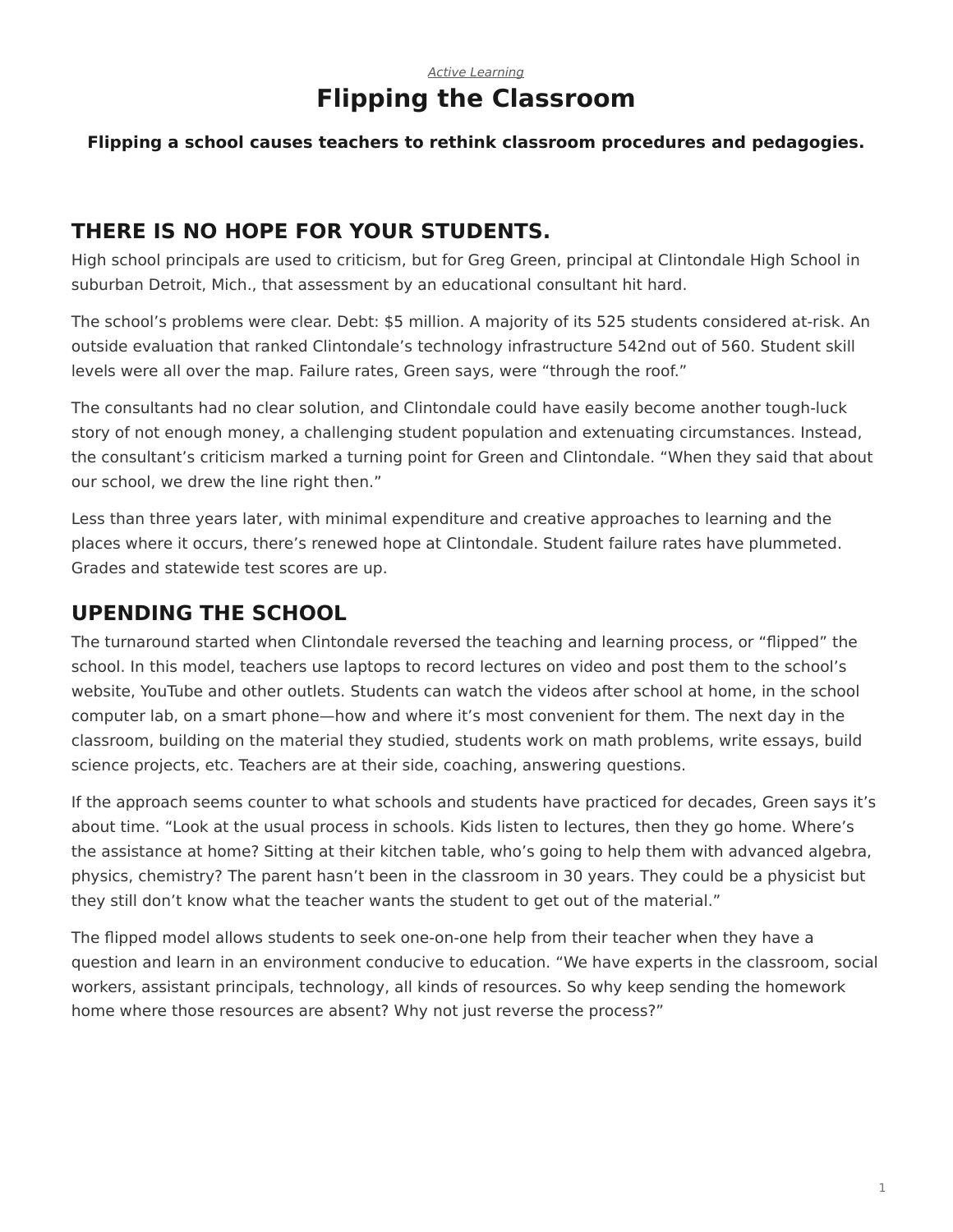### **I think you learn better with a better environment. I'm definitely more alert in this classroom.**

**ISAIAH**

## **RETHINKING THE CLASSROOM**

Flipping a school causes teachers to rethink classroom procedures and pedagogies. Since lectures are on video, more class time involves collaborative work between students and teachers, students and peers. Clintondale worked with Steelcase Education professionals to explore how space can support a more active learning approach.

"Active learning is where students construct meaning by making their own discoveries. They don't just sit back and listen to a teacher lecture all the time," says Aileen Strickland, Steelcase design researcher. "They're more engaged in learning, frequently working in groups and interacting with peers. When students can move around, relationships are more dynamic, so furniture and space that supports a more active approach can help teachers and students adapt to these new methods."

Working with Steelcase, Clintondale transformed a classroom into a model for active learning. Out went old-style heavy metal student desks; in came lightweight Verb® tables with lockable casters and mobile Node® student chairs with flexible, swivel seats. Now students can easily shift between discussion, group work, working with another student or the teacher, test mode, or any other set-up. The room also includes a three-person lounge, ottomans, and individual and small group tables for brainstorming and sharing. There's also a stool-height table and chairs for team collaboration or individual work.

In moments the classroom can shift to the layout that works best for students, teachers, and the material at hand. "We've identified nine different ways to set up the furniture in the classroom so far, and there's probably more setups we'll create. Students simply rolls things around, reconfigure, and in two to three minutes they're back on task," says social studies teacher Michael Ward.

He believes the flipped model, a classroom built for active learning and the flexibility he has to adopt new pedagogies provide major advantages. "You can put 185 lectures on video, enough for the entire year, but that doesn't replace the teacher. What it does is let students watch the video when they want, rewind it as many times as they need and review particular points at their own pace. Once the students get that content, they come in here and we can teach to a higher level.

"We're embedding new skills in students, teaching them how to solve problems, to be more creative, to collaborate with others. This room has allowed us to teach to best practices and to explore new frontiers."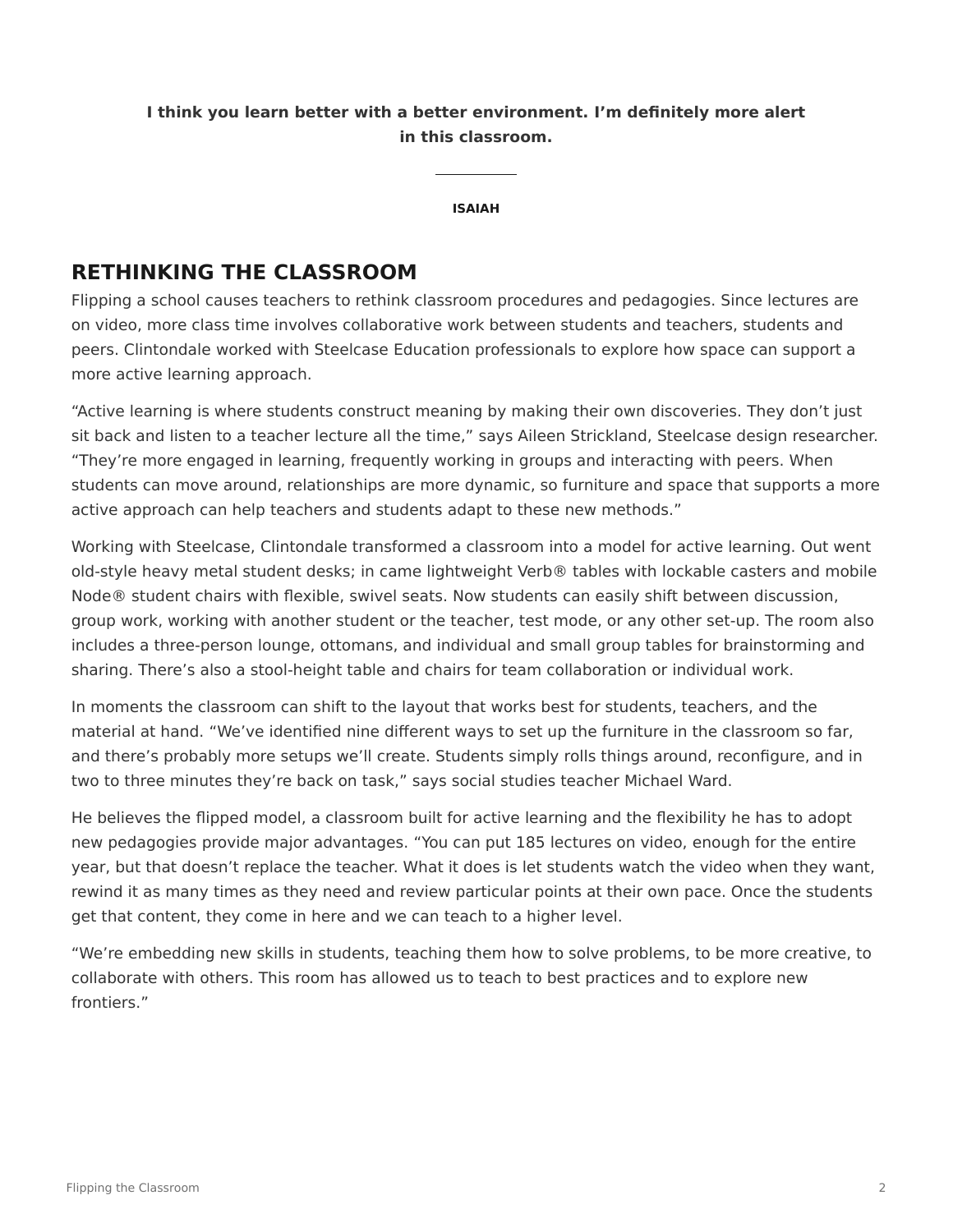It takes time for a school to adopt active learning. "It's a gradual process, and it requires some training for both teachers and students," says Strickland. "It involves not only learning new pedagogies but also how space impacts learning, and how different pedagogies are best supported with different spaces and furniture."

peer-to-peer + group

personalized learning

in-class lecture + review

discussion + presentation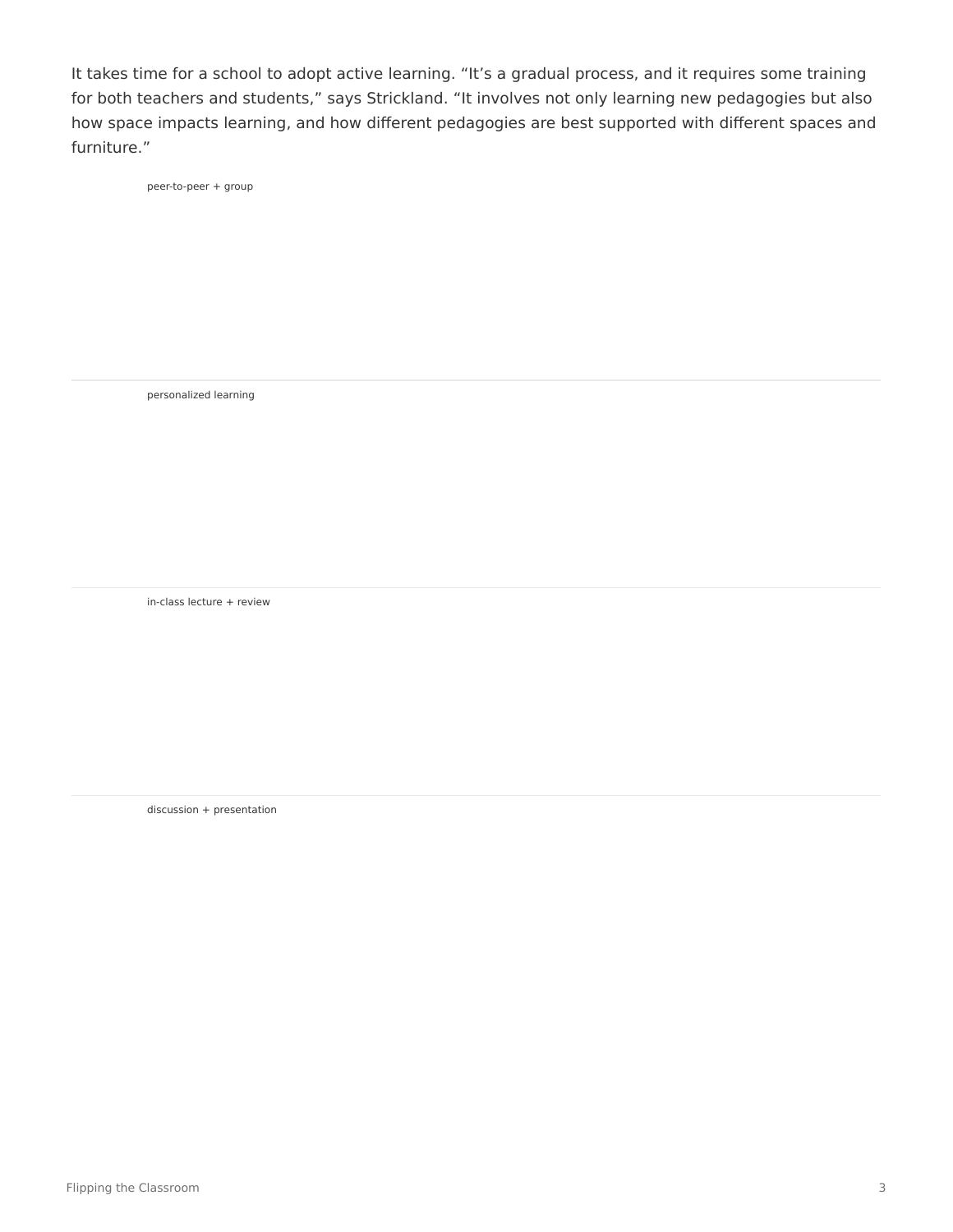# **MODEST INVESTMENTS, MAJOR RETURNS**

Even teachers at Clintondale without active learning furniture are using spaces differently. One instructor removed the teacher's desk from his classroom, saying he doesn't need it since he spends his time coaching and helping students one-on-one and in small groups. Another teacher uses a half-round table instead of a traditional hulking steel desk. He prefers the table because everyone can share material easier and he can work closer with students than from behind a desk.

Clintondale also rethought their 1950s vintage library, outfitting it with small tables, easy-to-move chairs and lounge seating. It's now a hub for class break-out sessions and group projects. Students also use the library for individual work, including watching videos on course material.

"Just introducing the new furniture made a difference. One student said, 'We've never gotten anything new before.' They got the message that the school is investing in them, so they should invest themselves in their education, too. It's a kind of a reciprocal agreement," says Ward.

Since the consultant's stinging assessment three years ago, Clintondale has experienced remarkable success. The ninth grade, the first to be flipped, saw the student failure rate drop by 33 percent in one year. Since September 2011, when the entire school began using the flipped model, the overall failure rate at the school has fallen to 11 percent. Student grades are up, as are statewide test scores.

Other schools have taken notice. Educators from around the world—over 300 at last count— have visited Clintondale to see what's going on. Reporters from national, regional and industry media outlets are constantly calling.

For Principal Green, the greatest satisfaction is restoring hope for his students. "There was a national survey of nearly 500,000 students that showed that only one out of two students was hopeful. That's alarming!

"But educators can change this. We don't need to eliminate lectures, just offer them where students can review the material at their own pace. Classrooms can support active learning, with the experts and the resources and tools right there.

"Look at the results for our kids, who come from tough situations. We're creating more hope for them. Ninety percent are graduating. Eighty percent are going to college. Most of these kids are the first to graduate from high school in their family. This is how we can create hope, right here in our schools."

#### **I'm improving my grades a lot. I can work better in this classroom.**

#### **BRIANNA**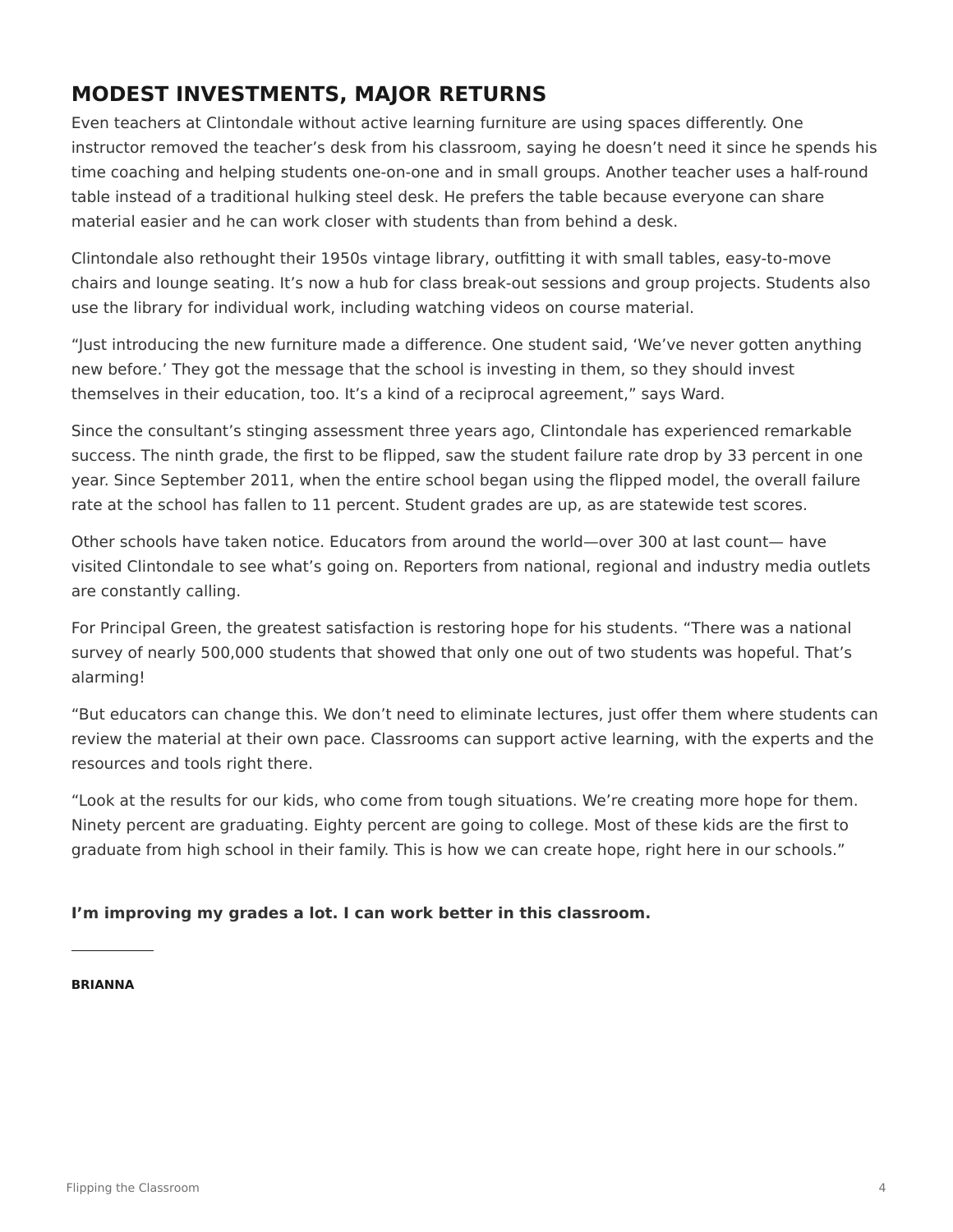# **MASTERING THE MIX: TECHNOLOGY, SPACE, AND LEARNING**

Clintondale High School's flipped model shows how blended learning (part online, part in-classroom) can reshape the learning process. From online courses to videoconferencing and interactive whiteboards in classrooms, the possibilities are changing every level of education. Steelcase Education researchers recently completed an in-depth design research study to better understand this trend and how educators might rethink how they can best leverage space and technology to improve the learning process. Their six research insights:

- **Person-to-person connections remain essential for successful learning.**
- **Technology is supporting richer face-to-face interactions and higher-level cognitive learning.**
- **Integrating technology into classrooms mandates flexibility and activity-based space planning.**
- **Spatial boundaries are loosening.**
- **Spaces must be designed to capture and stream information.**
- **High-tech and low-tech will coexist.**

The researchers conclude that classrooms and informal learning spaces must be highly flexible to support the new learning behaviors that are the direct result of new technologies.

## **Featured Product**